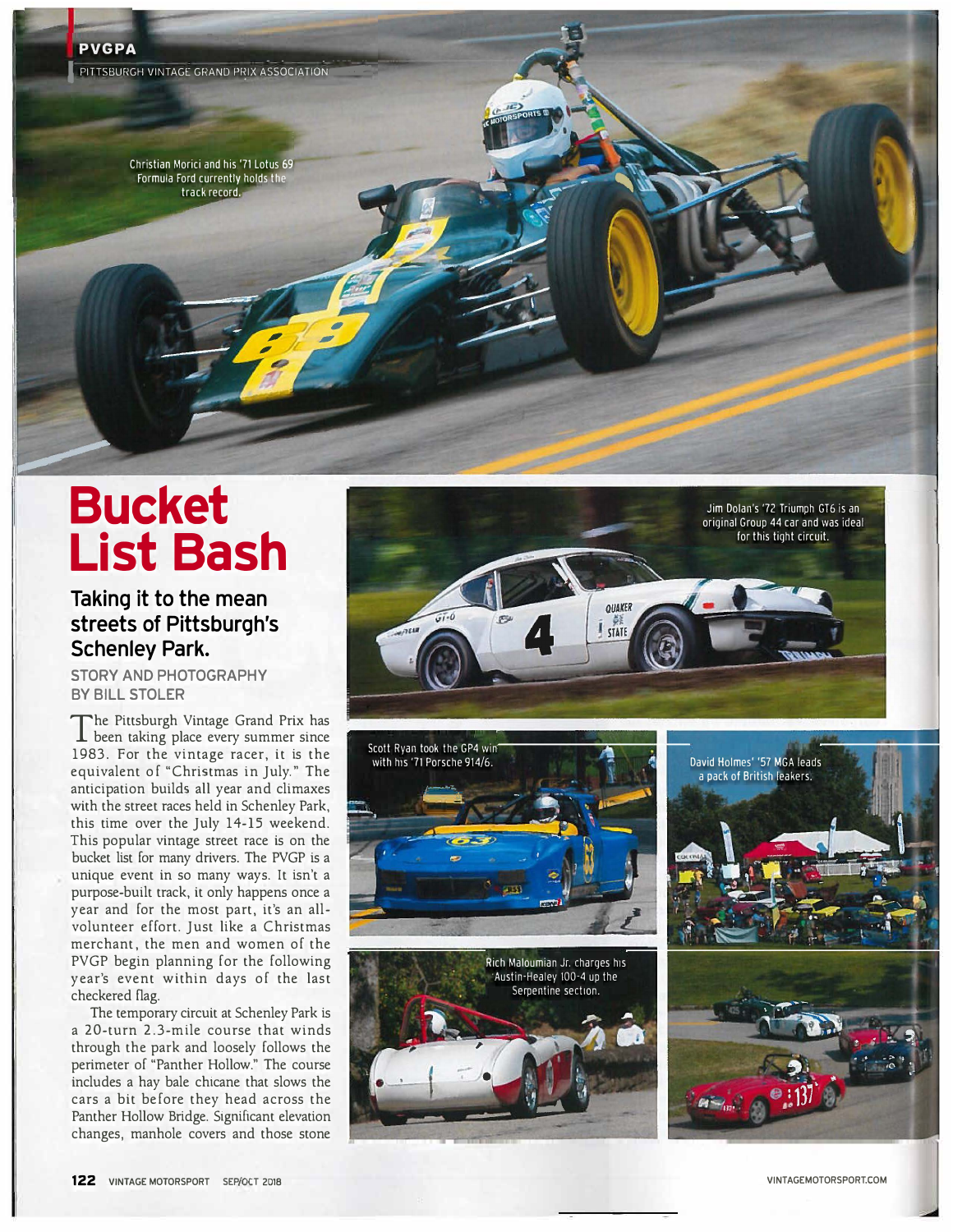

walls along the iconic Serpentine Drive make this a course like no other.

The best places for spectator viewing can be found along the snow fences erected along the sweeping turns that parallel the Bob O'Connor Golf Course, which is also the site of the International Car Show with nearly 3,000 cars on display. The paddock area at Pittsburgh is located along Prospect Drive and provides plenty of shade to escape the summer sun. A roving tech inspection takes place on Friday as well as a mandatory track walk for first-timers. Friday evening kicks off the weekend with a parade of vintage cars that leave the paddock, wind through the Squirrel Hill neighborhood to a car show and driver's reception on Forbes Avenue.

This was a special year for the PVGP, which is a charity event that raises money for the Autism Society of Pittsburgh and the Allegheny Valley School. 2018 marks the 50th anniversary of the popular BMW 2002 and the Bavarian automaker was the honored marque this year. Pittsburgh was selected by the BMW Car Club of America as the site of the BMW Oktoberfest, a week-long celebration of all things BMW. The weekend drew 750 BMW cars to "German Hill" overlooking Turn 13. On Saturday, a BMW Marque of Year race was held and 30 BMW 2002 models took the green flag. The eight-lap race was captured by Perry Genova in his '70 model, which returned back to the BMW CCA Foundation Museum in Greer, North Carolina after the event.

The moment that most spectators will remember from this year's fun was the sight





and sounds of a Team RLL IMSA Z4 GTLM race car doing an exhibition run around the course. It was driven by none other than Bill Auberlen, the BMW North American Brand Ambassador and this year's Honorary Race Director at Schenley Park. Prior to his laps with the Z4, he was a passenger in the BMW "Ring Taxi" piloted by PVGP fixture, Mike Renner. Bill described his passenger experience as a bit "terrifying," and how unusual it was to see sidewalks, hay bales, stone walls and telephone poles along the course. His experience was much better behind the wheel of his Z4, indicating that he "took it easy on the first lap and after that it was off to the races!" He commented that during his first lap, it became obvious why so many drivers return to this event each year. "Very challenging, but so much fun" is how he describes a lap at Schenley Park. Auberlen enjoyed doing some charity laps for the PVGP during the lunch hour, giving a few fans the ride of a lifetime. While retirement from racing isn't anytime soon, Auberlen said he would definitely consider vintage racing someday.